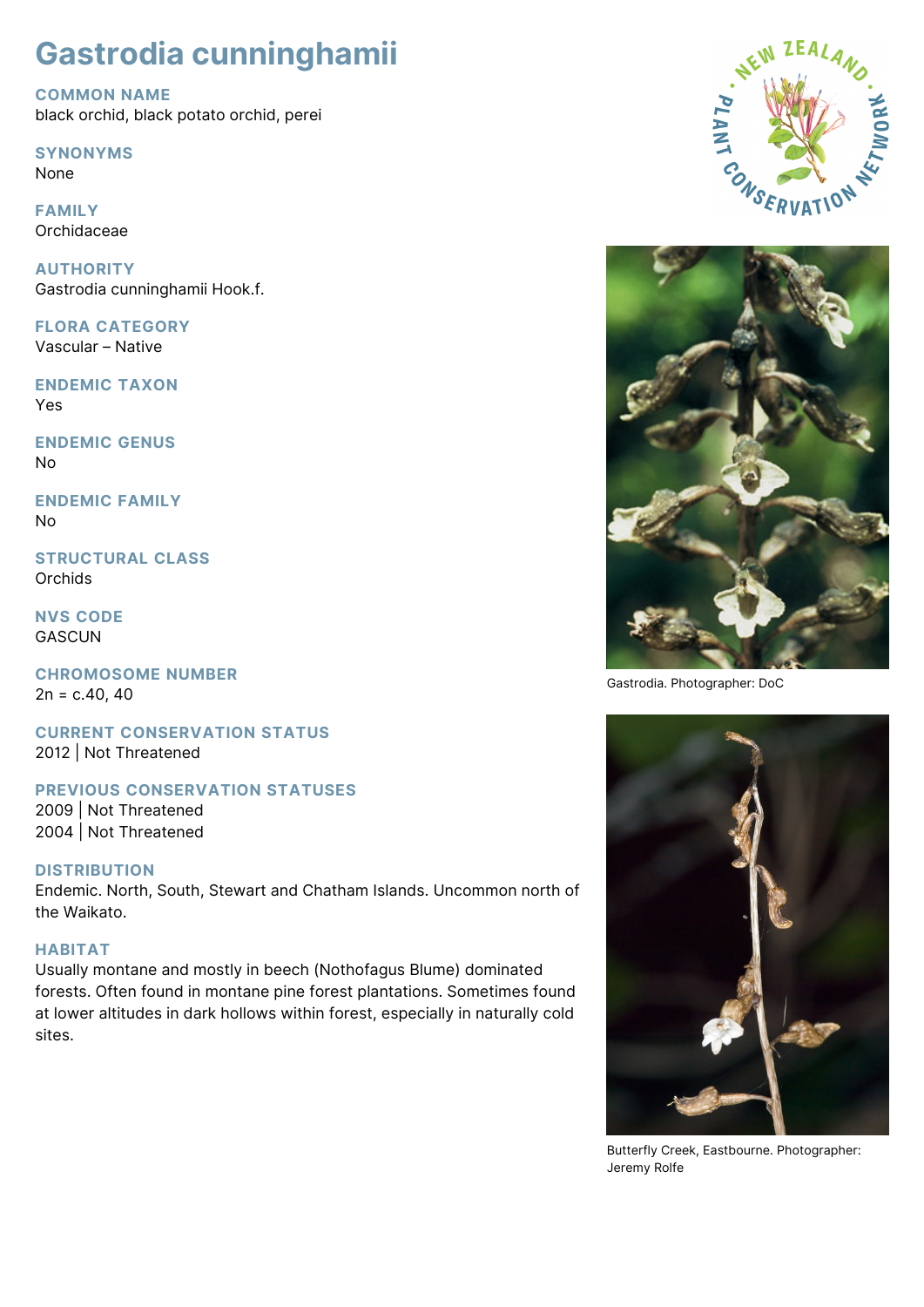#### **FEATURES**

Terrestrial, saprophytic, deciduous, fleshy, perennial herb lacking chlorophyll. Rhizome mycorrhizal, tuberous, rather swollen, short-lived, extensively branched, individual sections up to 250 x 50 mm, dull pale brown to brownish-black, often covered in chartaceous scales and scale-leaves, especially toward the active apex. Plant at flowering up to 1.4 m tall. Stem 4-10 mm diameter, dark brown to brown-black with lighter brown coloured, small spots, erect, stout or slender, rather brittle when fresh. Scale leaves widely spaced, chartaceous. Flowers up to 100, unscented, erect to pendulous (rarely with the flower touching the stem axis), tuberculate, tubercules paler in colour. Perianth 14-20 x 4-6 mm, brownish, brownish-black, or greenish; lobes slightly thickened toward margins. Lateral sepals fused slightly above the gibbous base but with their margins lying close together, often more or less overlapping. Labellum 10 x 4 mm, white or cream, membranous, not irritable, completely enclosed within floral tube (apex just visible), oblong, trilobed, base thickened, twisted and fused for most of length of perianth-tube, laterallobes with upturned, irregular, crenate-cristate, margins; mid-lobe yellowish with flat but irregular margins, bearing several long median, cristate, yellowish calli, apex black or brown. Column much shorter than labellum, wing minute, present as a more or less curved process; anther terminal, erect and bending forwards, short and broad, operculate, filament transversely pleated at the back, pollen breaking into angular granules; stigma basal, immediately below anther, broadly ellipsoid, hollow; rostellum flap-like, positioned under anther.

#### **SIMILAR TAXA**

Gastrodia cunninghamii is most likely to be confused with G. cooperae and G. molloyi species from which it is easily distinguished by the short rather than long column (thus the column is not visible at the flower mouth). From G. sesamoides it is distinguished by the tuberculate surfaces of the stem and flowers, and short, rather than long column.

**FLOWERING** October - March

**FLOWER COLOURS** Brown, White

**FRUITING** December - May

#### **LIFE CYCLE**

Minute seeds are wind dispersed (Thorsen et al., 2009).

#### **PROPAGATION TECHNIQUE**

A saprophytic species which should not be removed from the wild. Difficult to grow.

#### **ETYMOLOGY**

#### **gastrodia**: Belly tooth (flower centre)

**cunninghamii**: Named after Allan Cunningham (1791 – 1839) who was an English botanist and explorer, primarily known for his travels to Australia (New South Wales) and New Zealand to collect plants. Author of Florae Insularum Novae Zelandiae Precursor, 1837-40 (Introduction to the flora of New Zealand).

# **WHERE TO BUY**

Not commercially available

#### **CULTURAL USE/IMPORTANCE**

The tubers were a much sought after food by Maori.

#### **ATTRIBUTION**

Fact Sheet prepared by P.J. de Lange (14 April 2008). Description adapted from Moore and Edgar (1970)

#### **REFERENCES AND FURTHER READING**

[Given, D.R. 1959.An unusual occurrence of](http://bts.nzpcn.org.nz/bts_pdf/Auck_1959_16_4_3-4.pdf) *[Gastrodia cunninghamii](http://bts.nzpcn.org.nz/bts_pdf/Auck_1959_16_4_3-4.pdf)* [Hooker. Auckland Botanical Society Journal, 16:](http://bts.nzpcn.org.nz/bts_pdf/Auck_1959_16_4_3-4.pdf) [3-4](http://bts.nzpcn.org.nz/bts_pdf/Auck_1959_16_4_3-4.pdf)

Moore, L.B.; Edgar, E. 1970: Flora of New Zealand. Vol. II. Government Printer, Wellington. Thorsen, M. J.; Dickinson, K. J. M.; Seddon, P. J. 2009. Seed dispersal systems in the New Zealand flora. Perspectives in Plant Ecology, Evolution and Systematics 11: 285-309 [NZPCN Gastrodia Key](https://www.nzpcn.org.nz/publications/documents/nz-gastrodia-key/) prepared by Jeremy Rolfe (pdf, 5Mb)